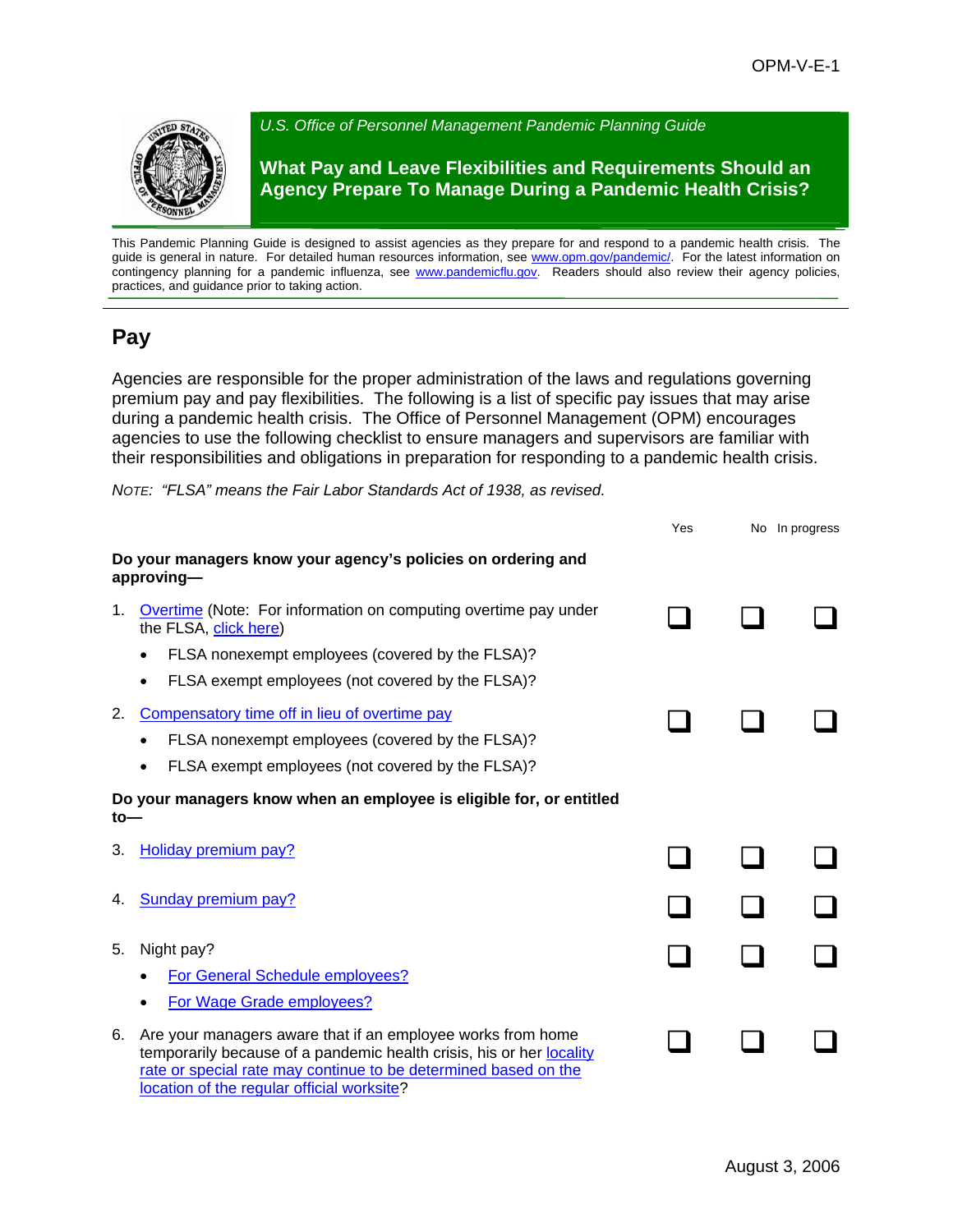$\begin{array}{ccccccccccccccccc} \square & \square & \square & \square & \square & \end{array}$ 

- 7. Are your managers familiar with your agency's plan and procedures for providing [evacuation payments](http://www.opm.gov/oca/pay/HTML/EVAC.htm) during a pandemic health crisis? Does your agency's plan address the following:
	- Agency official(s) authorized to order employees to evacuate and receive evacuation payments
	- Criteria for ordering employees to evacuate their worksites
	- Time limitations for receiving evacuation payments
	- Criteria for providing advance payments and/or special allowances
	- Criteria for assigning work to an employee during an evacuation
	- Conditions for terminating evacuation payments
	- Reviewing and adjusting payments and employees' accounts, as necessary

## **Leave**

Agencies are responsible for the proper administration of the laws and regulations governing Federal leave programs and policies, including establishing agency policies and procedures for requesting and granting leave. OPM encourages agencies to use the following checklist to ensure managers and supervisors are familiar with their responsibilities and obligations in preparation for responding to a pandemic health crisis.

|    | Do your agency leave policies and procedures include information on the following:                                  |     |    |             |  |  |  |
|----|---------------------------------------------------------------------------------------------------------------------|-----|----|-------------|--|--|--|
|    |                                                                                                                     | Yes | No | In Progress |  |  |  |
| 1. | Sick leave?                                                                                                         |     |    |             |  |  |  |
|    | For personal medical needs of an employee                                                                           |     |    |             |  |  |  |
|    | For general family care and bereavement purposes                                                                    |     |    |             |  |  |  |
|    | To provide care for a family member with a serious health condition                                                 |     |    |             |  |  |  |
|    | Requirements for providing medical certification/evidence to<br>support request for sick leave                      |     |    |             |  |  |  |
|    | Requirements for scheduling sick leave in advance                                                                   |     |    |             |  |  |  |
|    | Requirements for contacting supervisor to request unscheduled<br>sick leave, including call-in and email procedures |     |    |             |  |  |  |
|    | Requirements for requesting and/or granting advance sick leave                                                      |     |    |             |  |  |  |
|    | Denying a request for sick leave                                                                                    |     |    |             |  |  |  |
|    |                                                                                                                     |     |    |             |  |  |  |
|    |                                                                                                                     |     |    |             |  |  |  |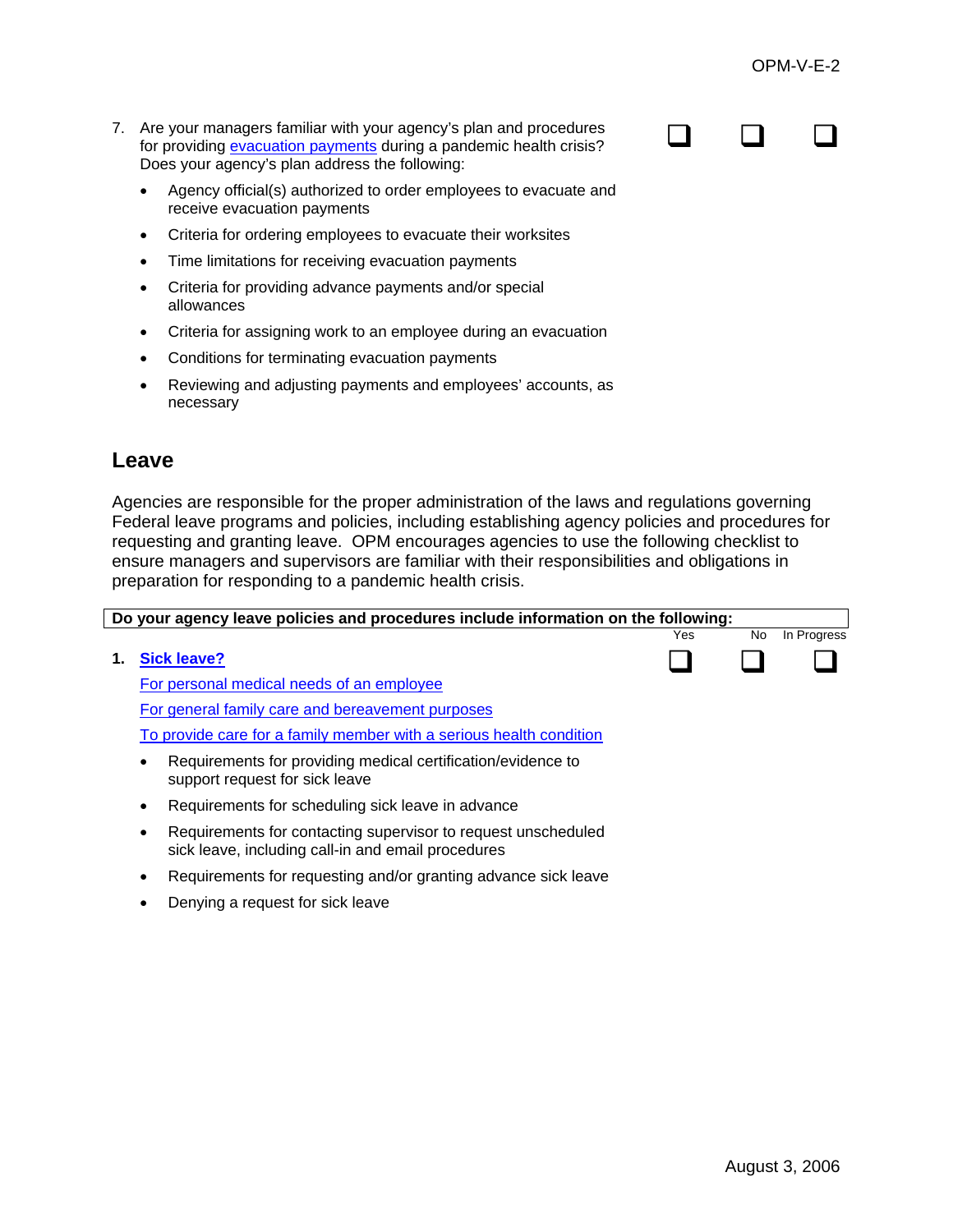| 2. | <b>Annual leave?</b>                                                                                                       |  |  |
|----|----------------------------------------------------------------------------------------------------------------------------|--|--|
|    | Requirements for scheduling annual leave in advance<br>$\bullet$                                                           |  |  |
|    | Requirements for contacting supervisor to request unscheduled<br>annual leave, including call-in and email procedures      |  |  |
|    | Scheduling use or lose annual leave<br>$\bullet$                                                                           |  |  |
|    | Requesting and/or granting advance annual leave                                                                            |  |  |
|    | Denying a request for annual leave<br>$\bullet$                                                                            |  |  |
|    | Requirements for rescheduling annual leave                                                                                 |  |  |
| З. | <b>Leave Without Pay (LWOP)?</b>                                                                                           |  |  |
|    | Requirements for scheduling leave without pay in advance<br>$\bullet$                                                      |  |  |
|    | Requirements for contacting supervisor to request unscheduled<br>leave without pay, including call-in and email procedures |  |  |
|    | Denying a request for leave without pay                                                                                    |  |  |
|    | Effects of leave without pay on employee entitlements and<br>benefits                                                      |  |  |
| 4. | <b>Unpaid Leave Under the Family and Medical Leave Act (FMLA)?</b>                                                         |  |  |
|    | Entitlement to 12 weeks of leave during any 12-month period<br>$\bullet$                                                   |  |  |
|    | Requirement for notification of need for FMLA leave<br>$\bullet$                                                           |  |  |
|    | Requirement for medical certification<br>$\bullet$                                                                         |  |  |
|    | Required medical certification form                                                                                        |  |  |
|    | Substituting annual and/or sick leave for unpaid leave                                                                     |  |  |
|    | Entitlement to unpaid leave under the FMLA in addition to annual<br>and sick leave                                         |  |  |
| 5. | <b>Voluntary Leave Transfer Program?</b>                                                                                   |  |  |
|    | Applying to become a leave donor<br>$\bullet$                                                                              |  |  |
|    | Applying to become a leave recipient                                                                                       |  |  |
|    | Approving requests to be a leave donor or leave recipient                                                                  |  |  |
|    | Limitations on donating annual leave                                                                                       |  |  |
|    | Limitations on using donated annual leave                                                                                  |  |  |
|    | Accruing annual and sick leave in set-aside accounts                                                                       |  |  |
|    | Termination of a medical emergency                                                                                         |  |  |
|    |                                                                                                                            |  |  |

• Returning unused donated annual leave to leave donors